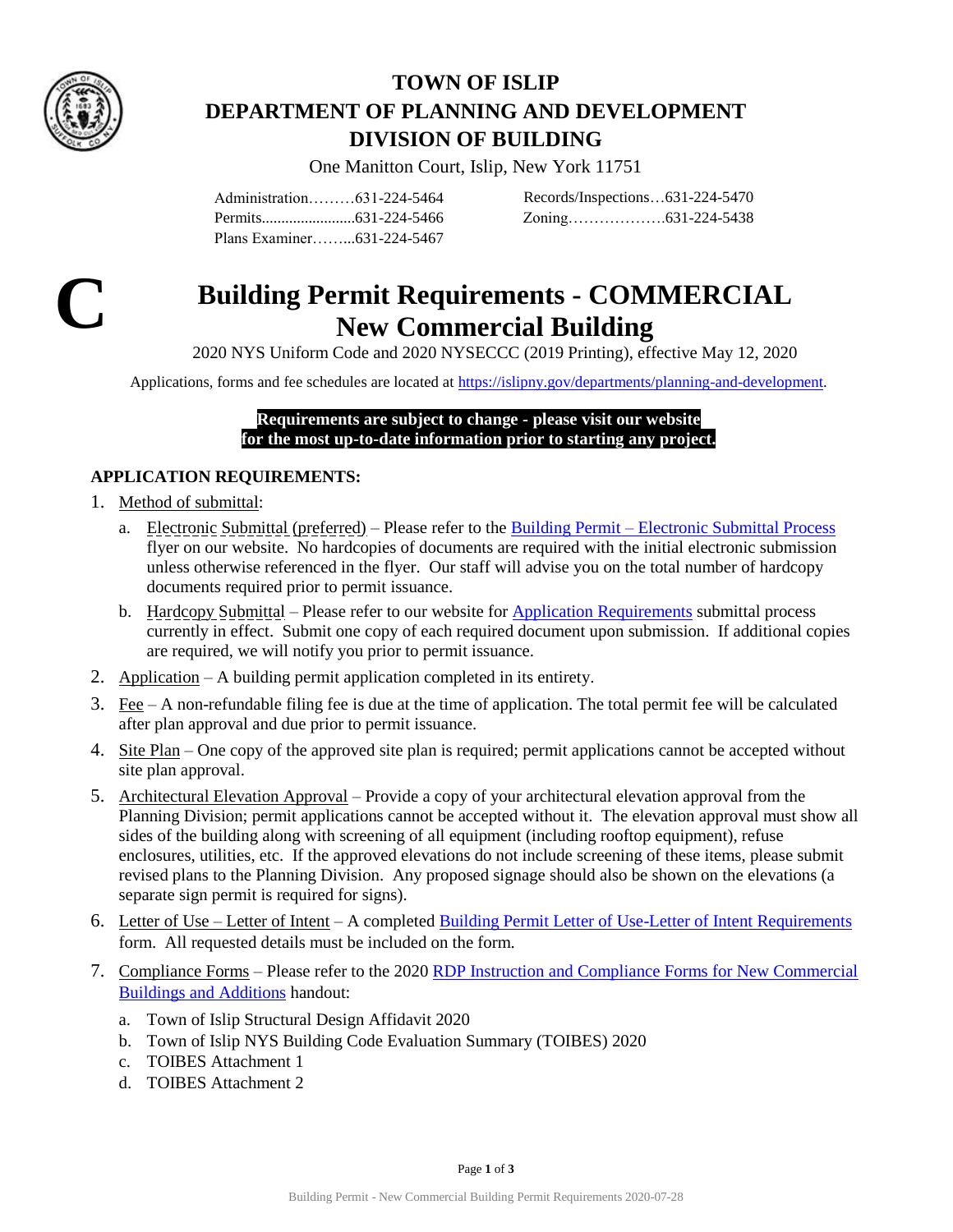- 8. Construction Plans One (1) set of construction plans (including Mechanical, Structural, Plumbing, Electrical, Architectural) is required. Please refer to the reference materials on our website to help ensure your plans are code compliant, including the following:
	- Plans must be signed and sealed by a NYS Registered Design Professional (RDP).
	- Plans must be marked *For Construction*. Drawings marked with any of the following will not be accepted: *Preliminary, For Bidding Only, Not for Construction*, *See Code Section xxx, For Diagrammatic Use Only*.
	- **Plans must be drawn to scale on sheets <b>no larger than 24"** x 36" unless otherwise approved by the Plans Examiner. Plans must be folded; if the plan sets are too large to fold, rolled sets will be accepted.
	- Plans must show all levels of the building, occupancy and use of each space, exterior elevations, door (and hardware) and window schedules with "u" values, SHGC, design pressure and opening requirements, structural plans including foundation, framing and lateral force resisting systems and details and structural affidavit, fire protection, plans for plumbing and gas (with risers and design and NYSECCC compliance), mechanical (include design and NYSEC compliance), and electrical (including NYSECCC compliance), Certified Energy Compliance Report (2020 NYSECCC) and asbestos survey (for renovation and demolition permits).
	- Signed and sealed pre-manufactured steel building plans when applicable. Special inspection statement. All plans shall indicate respective 2020 NYS Uniform codes used (2020 NYSBC, 2020 NYSPC, 2020 NYSFGC, 2020 NYSFC, 2020 NYSEBC, 2020 NYSMC, 2020 NYSECCC and 2020 NYSPMC all 2019 printing and the ASHRAE 90.1 2016).
	- Signed and sealed structural calculations.
	- If wood floor trusses and/or roof trusses are proposed, a Truss Sign Permit is required. Signed and sealed truss design drawings are required along with bracing requirements, connections and placement plans.
- 9. Commercial Plan Intake Checklist-New Building RDP must fill out th[e Intake Checklist](file://///pddata/blddata/Administration/Applications%20&%20Forms/Amendment%20to%20Certificate%20of%20Occuhttps:/islipny.gov/building-division-permits-list/1040-building-permit-requirements-commercial-plan-intake-checklist-new-building/filepancy%20Permit%20Application%202019-02-13.pdf) in its entirety. If the plans do not conform with the requirements, the application will not be accepted for processing.
- 10. Commodity List / Equipment Layout Provide a list of commodities for mercantile and storage/warehouse buildings along with an equipment list and layout.
- 11. Town of Islip Geographic Table Refer to the [Geographic Table Design Requirements](https://islipny.gov/building-division-permits-list/48-2017-town-of-islip-geographic-data-for-residential-and-commercial-code/file) flyer on our website.
- 12. Deed One (1) copy of the deed is required if the ownership listed on the application conflicts with the information on file with the Town.
- 13. Survey One (1) copy of an accurate survey, signed and sealed by a NYS licensed surveyor, showing existing site structures and improvements. Survey shall include names of adjacent roadways; property line bearings and distances; tie distance to nearest street corner; lot area; tax lot information; dimension of existing structures; heights of perimeter improvements (fences, walls, etc.); distances from existing structures and perimeter improvements to property lines; and road improvements abutting the site. The survey must be drawn to scale and be less than one (1) year old.

## **APPLICATION REVIEW / REQURIEMENTS FOR PERMIT ISSUANCE:**

Applications will be reviewed by various departments including Building (Zoning, Plans Examiners) and Engineering (Elevation & Grading). During the course of review, additional approvals may be required such as:

- 1. Board Approvals Town Board, Planning Board or Zoning Board of Appeals approval may be required if your plans do not comply with prior approvals, covenants or Town Code.
- 2. Fire Prevention Permits Fire systems will require permits from Fire Prevention (631-224-5477).
- 3. Wetlands Permit If the property is within 100' of freshwater wetland or 300' of tidal wetland, a Wetlands and Watercourses Permit will be required from the Planning Division (631-224-5450). During the course of their review, Planning will determine if NYSDEC approval is also required.